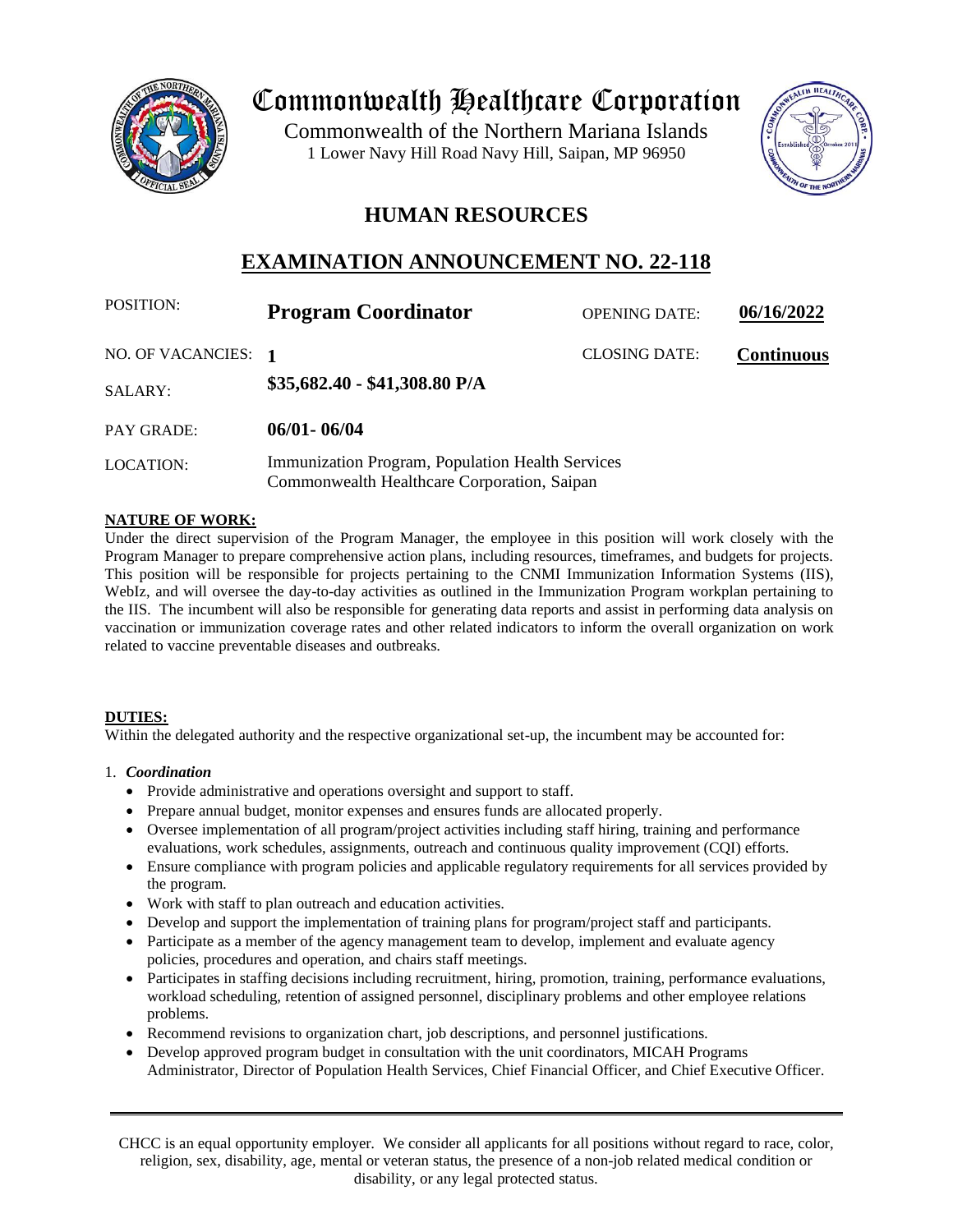#### 2. *Monitoring/Evaluation*

- Monitor program activities to prevent program fraud by overseeing the monitoring Quality activities to ensure all alleged program abuse are investigated and resolved.
- Monitor and assess the quality and appropriateness of the immunization data by reviewing reports/audits management evaluations.
- Evaluate program effectiveness and services through Management Evaluation reports and other appropriate resources through CQI, to ensure optimal delivery of services.
- Utilize program monitoring reviews to identify areas that need improvement.
- Utilize available data and reports to evaluate the success of the program.
- Review client surveys to improve client services.

#### 3. *Reporting*

- Completes monthly and other related formal and informal reports.
- Submits written and oral reports pursuant to program requirements.

#### 4. *Funding*

- Oversee and participate in the preparation, review and submission of the annual Continuation Application Reports, prepares budgets, and other required reports to CHCC and federal grantors.
- Monitor spend down activities and ensure proper filing mechanisms are in place for proper documentation and record keeping.
- Develop requests for redirection and other prior approval authorization requests to ensure that local immunization needs are being met by the funding mechanisms available to the program.

#### 5. *Other*

- Perform job-related duties other than those contained in this document and may be required to have specific job-related knowledge and skills
- Perform other related duties as assigned.

# **QUALIFICATION REQUIREMENTS**:

Any combination equivalent to a Bachelor's degree from a US accredited college or university in Public Health, Information Technology, Administration, or Human Resources plus 2 years of direct work experience in program or project coordination, implementation, management, or data analysis.

# **KNOWLEDGE, SKILL & ABILITY:**

- **Administration and Management** Knowledge of business and management principles involved in strategic planning, resource allocation, human resources modeling, leadership technique, production methods, and coordination of people and resources.
- **Clerical** Knowledge of administrative and clerical procedures and systems such as word processing, managing files and records, stenography and transcription, designing forms, and other office procedures and terminology.
- **English Language** Knowledge of the structure and content of the English language including the meaning and spelling of words, rules of composition, and grammar.

#### **OTHER:**

#### **Preferred experience and/or qualifications.**

- Knowledge of performance management (PM) model and continuous quality improvement (CQI) methods in a public health setting.
- Skills in applying written and oral communication skills. Effective communication, writing and presentation skills
- Skills in building partnerships and/or coalitions.
- Ability to work as a member of a team.
- Ability to adapt to changing environments.

CHCC is an equal opportunity employer. We consider all applicants for all positions without regard to race, color, religion, sex, disability, age, mental or veteran status, the presence of a non-job related medical condition or disability, or any legal protected status.